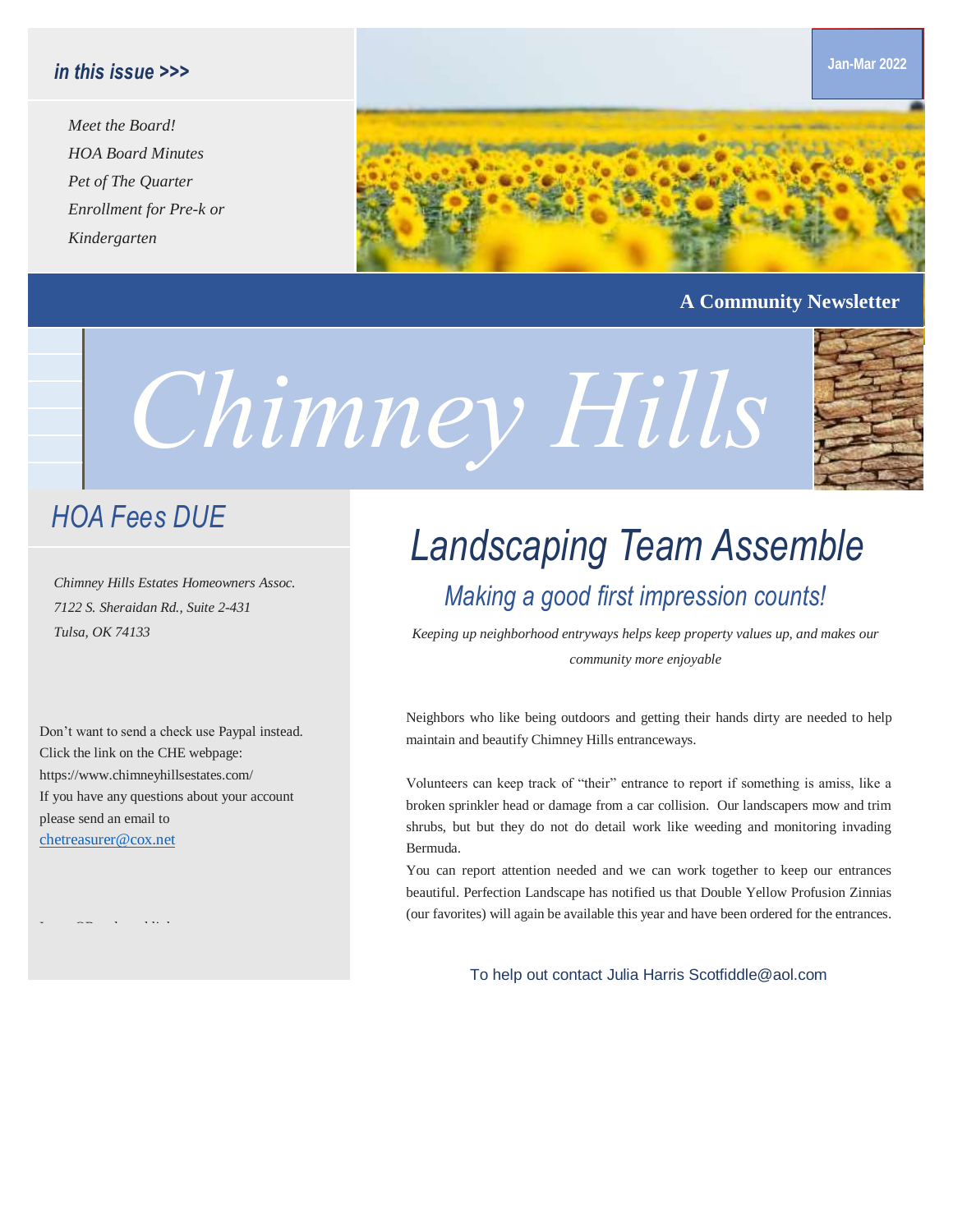#### *Meet The Board*



President: Gary Bray. Gary Moved to Tulsa in 1990 and has lived in Chimney Hills since 1991. He stays busy with his family *including his three daughters: Becca, Hayden, Lauren and eight grandchildren. He retired in 2008 from LASMO energy. He was also an Army National Guard member for 44 years retiring as a Brigadier General in 2008. He enjoys fishing, playing golf and doing handyman projects for his family and his church (Forest Park Christian Church)*



*Vice President: James Laughlin. maintains the Chimney Hills Estates web page, and serves as moderator of the neighborhood*  Facebook page. A retired journalist, and graduate of Jenks High School and the University of Oklahoma, James and his wife *Debbi have lived in Chimney Hill since 2005.*



*Board member: Kennedy Cabori is a Pre-k teacher, she enjoys walking at Crescent pond. She and her husband Logan have 3 children Graham, Conrad and Poppy. She also has 2 dogs Heidi and Shadow. She has lived in Chimney Hills since 2017.*



*Board member: Julia Harris. Julia's professional life is as a musician, performer and educator. In Chimney Hills she works with our landscape maintenance and irrigation companies and watches over our landscaped areas. Julia is a Director of Tulsa Audubon and is in charge of their Educational Outreach. She coordinates the maintenance of 10 acres of wildlife habitat at Hope Unitarian Church and participates in the maintenance of Flycatcher Trail, Tulsa Audubon's outdoor wildlife habitat classroom at Jenks High School.* 



*Board Member: Scott Copeland. Past president* 



*Board Member: Lynn Everett.* 



*Bookkeeper: Debbie Laughlin.*

## Yard of the **Month Help Needed**

The Gnome who has been selecting CHE's Yard of the Month winners is retiring. If you have an interest in landscaping, a knowledge of horticulture, or just have an eye for what enhances the look of a property, this could be a volunteer opportunity for you.

Duties include selecting a winner for May, June, July and August, taking pictures of the winning yard, and writing a brief description. You will be provided with a map of the neighborhood and a list of the winners for the last 19 years.

If this appeals to you, please contact our webmaster, James Laughlin: jdlaugh@cox.net

We love our pets!

Here in Chimney hills we have all sorts of wildlife but our favorite animals are our pets. We will feature some of these pets in the upcoming newsletters. To submit your pets please email a photo and blurb to [kennedycabori@gmail.com](mailto:kennedycabori@gmail.com)

These two dogs love their walks around the block and lots of treats!



## **HEALTH | MEDICARE | LIFE INSURANCE LMENT OFFICE**







(918) 872-0495 Walk-ins **Welcome! Call Rick Thomas** www.HMLChoices.com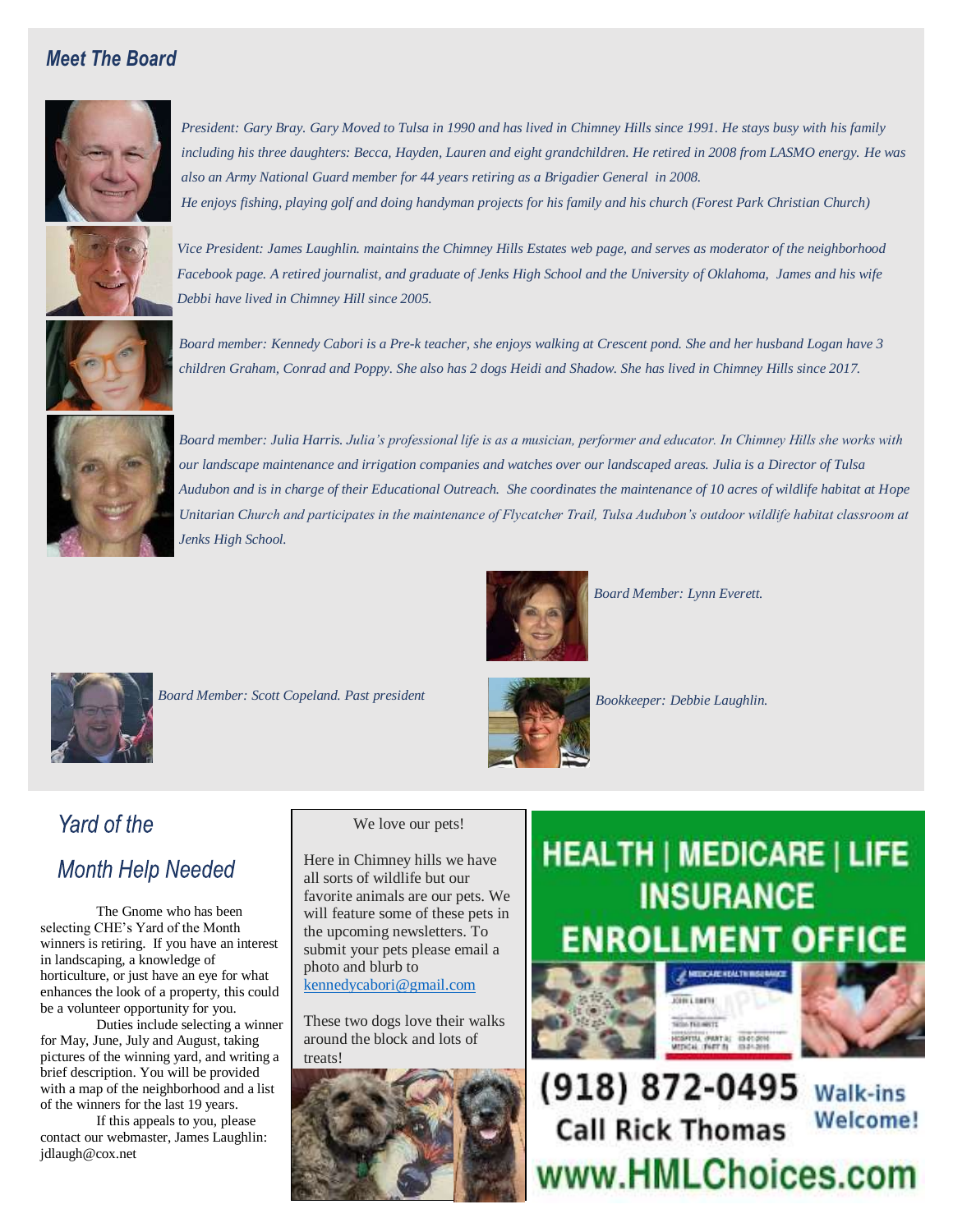# *HOA Board Meeting Minutes*

#### *Minutes of the February 2022 CHE HOA Board Meeting*

The Chimney Hills HOA board met at Hardesty Library on Feb. 22, 2022.

*.*

In attendance were board members Gary Bray, James Laughlin, Julia Harris, Lyn Everett and Kennedy Cabori. Absent were board members Susan Kraft and Scott Anderson Copeland, and bookkeeper Debbi Laughlin.

As Susan Kraft was not present, the minutes from the December meeting were not presented.

The Treasurers Report, presented by James Laughlin, was approved without action.

Julia Harris discussed landscaping. She has decided to stop judging the Yard of the Month contest and asked to put a "help wanted" article in the next newsletter seeking volunteers for the task. She also discussed an increase in the contract cost for landscaping provided by Perfection Landscaping. The new contract of \$24,600 was approved by the board.

*quis erat nostr uexerci tation llam* Harris also discussed the need to stain entrance fences and reported bids of \$6,000 and \$4,000 for the project. Action on this item was postponed until the *corper nostru exerci tation ullam.* next meeting.

Kennedy Cabori discussed plans for the newsletter. After discussion, the board agreed a quarterly print version would be mailed to CHE owners and a monthly email update would be emailed and posted on the website and Facebook page. Cabori estimated the cost of printing and mailing the newsletter would be under \$1,000 per issue.

The board moved to remove past President Beth Davis (deceased) as signer on the Chimney Hills Estates Homeowners Association's bank accounts at Bank of Oklahoma. The board moved to keep Debbi Laughlin, bookkeeper, as a signer on the bank accounts. The board also moved to add Gary Bray, HOA president, as a signer on the bank accounts.

The Signal 88 Security patrol was discussed but no changes were made. The board also discussed researching security cameras for entrances. Procedures for complaint notifications were discussed. It was agreed that one warning letter from HOA president would be sent to owners notifying them of any violations of covenants or codes. If no action is taken by the offender, a second letter would be sent by the HOA attorney.

Solar panels were discussed but no action taken.

landscape maintenance and mowing; \$5,000 for landscape other maintenance; \$1,000 for landscape upgrades; and \$4,000 for newsletter printing and mailing. The board reviewed and voted to accept the budget for 2022. Line items that saw changes included \$5,000 for entrance maintenance and updates; \$25,000 for

The board discussed a change in PayPal reporting to the IRS that might impact the HOA's need to file tax returns. It was agreed to begin a search for a tax accountant that would guide the HOA on this process.

The board voted to send reminder letters in March for those owners who have not paid their HOA fees.

Kennedy Cabori also discussed planning for Easter activities sponsored by the HOA.

Under new Business, a proposal to purchase and distribute flags to all homes in CHE was discussed. No action was taken.

Adjourned with no further business.